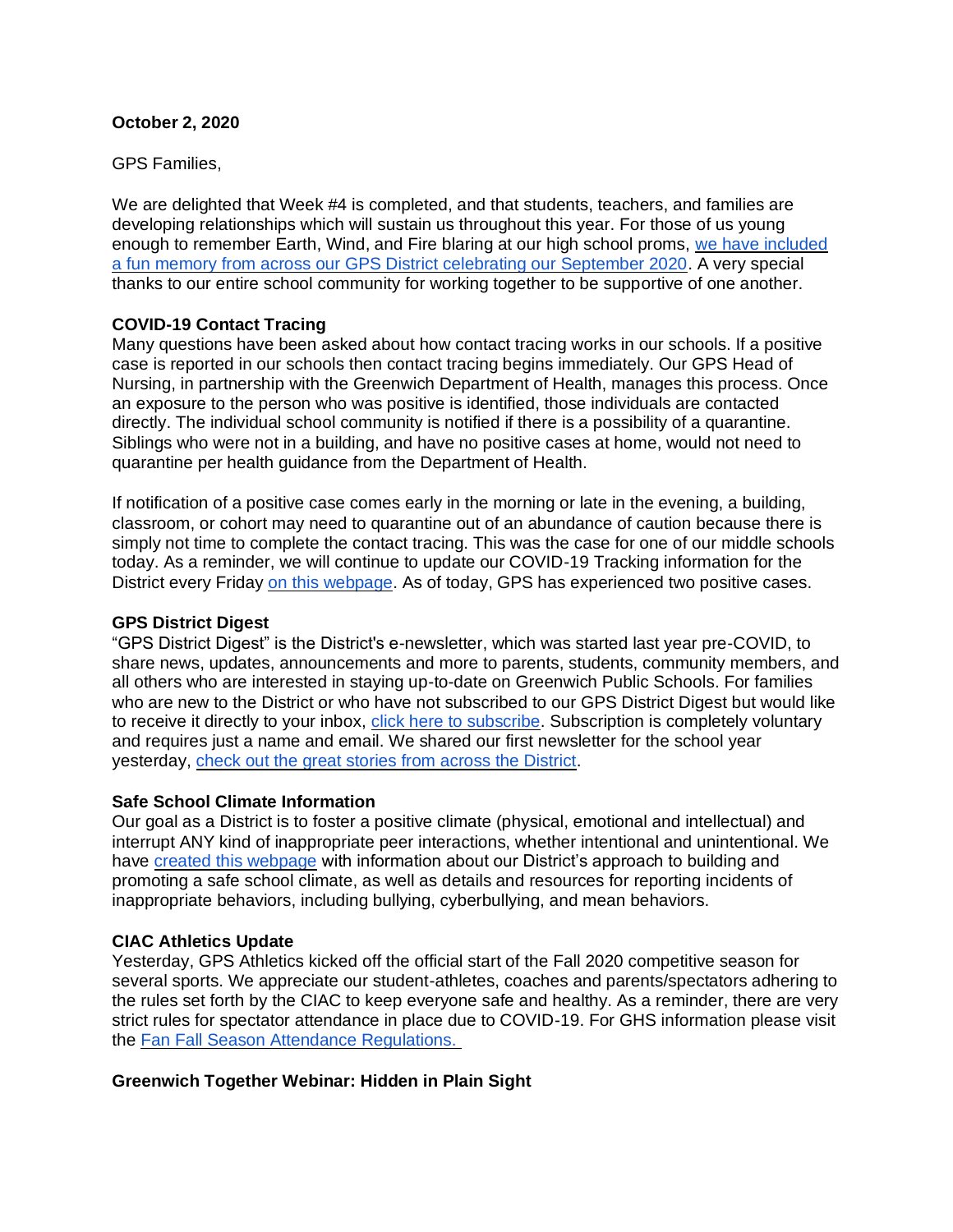[Greenwich Together](http://www.greenwichtogether.org/) has shared information to join their ["Hidden in Plain Sight"](https://www.greenwichtogether.org/events/hidden-in-plain-sight) webinar for parents. This webinar is an online version of their interactive drug education program for insights into current trends in youth substance abuse, drug paraphernalia and concealment of alcohol and drugs, and what to do if a problem is suspected. **Please use this link to [Register](https://docs.google.com/forms/d/e/1FAIpQLSfUSYH4eJbiWxU7Kj6LAiNnFG4e56saTCuSbwwbQW5P5XmVTA/viewform)  [now.](https://docs.google.com/forms/d/e/1FAIpQLSfUSYH4eJbiWxU7Kj6LAiNnFG4e56saTCuSbwwbQW5P5XmVTA/viewform)**

Have a safe, healthy and fun weekend! Dr. Toni Jones

#### **2 de octubre de 2020**

Familias de GPS:

Estamos encantados de que se complete la Semana # 4 y de que los estudiantes, maestros y familias estén desarrollando relaciones que nos sostendrán durante este año. Para aquellos de nosotros lo suficientemente jóvenes como para recordar la Tierra, el Viento y el Fuego a todo volumen en nuestros bailes de graduación de la escuela secundaria, [hemos incluido un](https://www.facebook.com/1703243793304062/videos/340025477054533)  [recuerdo divertido de todo nuestro Distrito GPS celebrando nuestro septiembre de 2020.](https://www.facebook.com/1703243793304062/videos/340025477054533) Un agradecimiento muy especial a toda nuestra comunidad escolar por trabajar juntos para apoyarnos unos a otros.

### **COVID-19 Seguimiento de contactos**

Se han hecho muchas preguntas sobre cómo funciona el seguimiento de contactos en nuestras escuelas. Si se informa un caso positivo en nuestras escuelas, el rastreo de contactos comienza de inmediato. Nuestro Jefe de Enfermería de GPS, en colaboración con el Departamento de Salud de Greenwich, gestiona este proceso. Una vez que se identifica una exposición a la persona que resultó positiva, se contacta directamente a esas personas. Se notifica a la comunidad escolar individual si existe la posibilidad de una cuarentena. Los hermanos que no estuvieran en un edificio y que no tuvieran casos positivos en el hogar no necesitarían ponerse en cuarentena según las directrices de salud del Departamento de Salud.

Si la notificación de un caso positivo llega temprano en la mañana o tarde en la noche, es posible que un edificio, aula o cohorte deba ponerse en cuarentena por precaución porque simplemente no hay tiempo para completar el rastreo de contactos. Este fue el caso de una de nuestras escuelas intermedias hoy. Como recordatorio, continuaremos actualizando nuestra información de seguimiento de COVID-19 para el distrito todos los viernes [en esta página web.](https://www.greenwichschools.org/teaching-learning/student-support-services/health-services/covid-19) A día de hoy, el GPS ha experimentado dos casos positivos.

# **GPS District Digest**

"GPS District Digest" es el boletín electrónico del distrito, que se inició el año pasado antes de COVID, para compartir noticias, actualizaciones, anuncios y más con los padres, estudiantes, miembros de la comunidad y todos los demás que estén interesados en mantenerse al día. hasta la fecha en las Escuelas Públicas de Greenwich. Para las familias que son nuevas en el Distrito o que no se han suscrito a nuestro GPS District Digest pero les gustaría recibirlo directamente en su bandeja de entrada, [haga clic aquí para suscribirse.](https://www.greenwichschools.org/departments/communications/district-digest-newsletter) La suscripción es completamente voluntaria y solo requiere un nombre y un correo electrónico. Ayer compartimos nuestro primer boletín informativo del año escolar, [vea las grandes historias de todo el distrito.](https://www.smore.com/shm7v)

#### **Información sobre el ambiente escolar seguro**